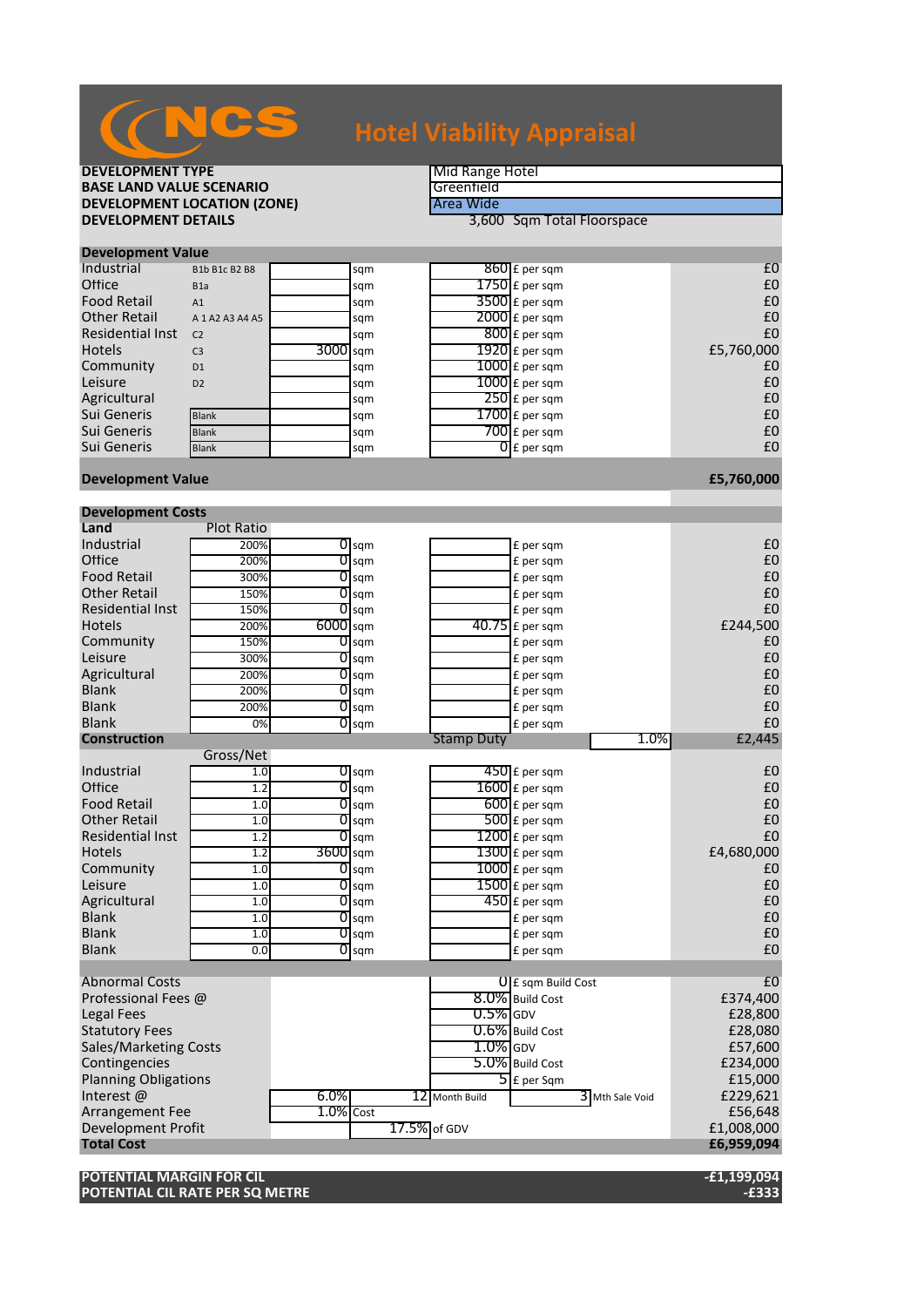| <b>DEVELOPMENT TYPE</b><br><b>BASE LAND VALUE SCENARIO</b><br><b>DEVELOPMENT LOCATION (ZONE)</b> |                                       |              |                    | Brownfield<br>Area Wide | Mid Range Hotel                         |                |  |  |
|--------------------------------------------------------------------------------------------------|---------------------------------------|--------------|--------------------|-------------------------|-----------------------------------------|----------------|--|--|
| <b>DEVELOPMENT DETAILS</b>                                                                       |                                       |              |                    |                         | 3,600 Sqm Total Floorspace              |                |  |  |
|                                                                                                  |                                       |              |                    |                         |                                         |                |  |  |
| <b>Development Value</b>                                                                         |                                       |              |                    |                         |                                         |                |  |  |
| Industrial                                                                                       | B1b B1c B2 B8                         |              | sqm                |                         | 860 £ per sqm                           | £0             |  |  |
| Office                                                                                           | B <sub>1</sub> a                      |              | sqm                |                         | $1750$ £ per sqm                        | £0             |  |  |
| <b>Food Retail</b><br><b>Other Retail</b>                                                        | A1                                    |              | sqm                |                         | $3500$ £ per sqm                        | £0<br>£0       |  |  |
| <b>Residential Inst</b>                                                                          | A 1 A 2 A 3 A 4 A 5<br>C <sub>2</sub> |              | sqm                |                         | $2000$ £ per sqm<br>$800$ £ per sqm     | £0             |  |  |
| Hotels                                                                                           | C <sub>3</sub>                        | 3000 sqm     | sqm                |                         | 1920 £ per sqm                          | £5,760,000     |  |  |
| Community                                                                                        | D <sub>1</sub>                        |              | sqm                |                         | $1000$ £ per sqm                        | £0             |  |  |
| Leisure                                                                                          | D <sub>2</sub>                        |              | sqm                |                         | $1000$ $f$ per sqm                      | £0             |  |  |
| Agricultural                                                                                     |                                       |              | sqm                |                         | $250$ £ per sqm                         | £0             |  |  |
| Sui Generis                                                                                      | <b>Blank</b>                          |              | sqm                |                         | $1700$ £ per sqm                        | £0             |  |  |
| Sui Generis                                                                                      | <b>Blank</b>                          |              | sqm                |                         | $700$ £ per sqm                         | £0             |  |  |
| Sui Generis                                                                                      | <b>Blank</b>                          |              | sqm                |                         | $\overline{0}$ £ per sqm                | £0             |  |  |
| <b>Development Value</b>                                                                         |                                       |              |                    |                         |                                         | £5,760,000     |  |  |
| <b>Development Costs</b>                                                                         |                                       |              |                    |                         |                                         |                |  |  |
| Land                                                                                             | <b>Plot Ratio</b>                     |              |                    |                         |                                         |                |  |  |
| Industrial                                                                                       | 200%                                  |              | $\overline{O}$ sqm |                         | £ per sqm                               | £0             |  |  |
| Office                                                                                           | 200%                                  | 0            | sqm                |                         | £ per sqm                               | £0             |  |  |
| <b>Food Retail</b>                                                                               | 300%                                  | 0            | sqm                |                         | £ per sqm                               | £0             |  |  |
| <b>Other Retail</b>                                                                              | 150%                                  | 0            | sqm                |                         | £ per sqm                               | £0             |  |  |
| <b>Residential Inst</b>                                                                          | 150%                                  |              | $\overline{0}$ sqm |                         | £ per sqm                               | £0             |  |  |
| Hotels                                                                                           | 200%                                  | $6000$ sqm   |                    |                         | $79.95$ £ per sqm                       | £479,700       |  |  |
| Community                                                                                        | 150%                                  |              | $\overline{O}$ sqm |                         | £ per sqm                               | £0             |  |  |
| Leisure                                                                                          | 300%                                  |              | $\overline{O}$ sqm |                         | £ per sqm                               | £0             |  |  |
| Agricultural<br><b>Blank</b>                                                                     | 200%                                  | 0<br>0       | sqm                |                         | £ per sqm                               | £0<br>£0       |  |  |
| <b>Blank</b>                                                                                     | 200%<br>200%                          | 0            | sqm                |                         | £ per sqm<br>£ per sqm                  | £0             |  |  |
| Blank                                                                                            | 0%                                    |              | sqm<br>$O$ sqm     |                         | £ per sqm                               | £0             |  |  |
| <b>Construction</b>                                                                              |                                       |              |                    | <b>Stamp Duty</b>       | 3.0%                                    | £14,391        |  |  |
|                                                                                                  | Gross/Net                             |              |                    |                         |                                         |                |  |  |
| Industrial                                                                                       | 1.0                                   |              | $\overline{0}$ sqm |                         | $450$ £ per sqm                         | £0             |  |  |
| Office                                                                                           | 1.2                                   |              | $\overline{0}$ sqm |                         | $1600 \text{ f}$ per sqm                | £0             |  |  |
| <b>Food Retail</b>                                                                               | 1.0                                   | 0            | sqm                |                         | $600$ £ per sqm                         | £0             |  |  |
| <b>Other Retail</b><br><b>Residential Inst</b>                                                   | 1.0                                   | 0<br>0       | sqm                |                         | $500$ £ per sqm                         | £0<br>£0       |  |  |
| <b>Hotels</b>                                                                                    | 1.2                                   |              | sqm                |                         | $1200$ £ per sqm<br>$1300$ £ per sqm    | £4,680,000     |  |  |
| Community                                                                                        | 1.2<br>1.0                            | 3bUU sqm     | $\overline{0}$ sqm |                         | $1000$ $E$ per sqm                      | £0             |  |  |
| Leisure                                                                                          | 1.0                                   | 0            | sqm                |                         | $1500$ £ per sqm                        | £0             |  |  |
| Agricultural                                                                                     | 1.0                                   | 0            | sqm                |                         | $450$ £ per sqm                         | £0             |  |  |
| <b>Blank</b>                                                                                     | 1.0                                   |              | $\overline{0}$ sqm |                         | £ per sqm                               | £0             |  |  |
| <b>Blank</b>                                                                                     | 1.0                                   |              | $\overline{0}$ sqm |                         | £ per sqm                               | £0             |  |  |
| <b>Blank</b>                                                                                     | 0.0                                   |              | $\overline{O}$ sqm |                         | £ per sqm                               | £0             |  |  |
|                                                                                                  |                                       |              |                    |                         |                                         | f <sub>0</sub> |  |  |
| <b>Abnormal Costs</b><br>Professional Fees @                                                     |                                       |              |                    |                         | $0$ E sqm Build Cost<br>8.0% Build Cost | £374,400       |  |  |
| Legal Fees                                                                                       |                                       |              |                    | $0.5\%$ GDV             |                                         | £28,800        |  |  |
| <b>Statutory Fees</b>                                                                            |                                       |              |                    |                         | 0.6% Build Cost                         | £28,080        |  |  |
| Sales/Marketing Costs                                                                            |                                       |              |                    | $1.0\%$ GDV             |                                         | £57,600        |  |  |
| Contingencies                                                                                    |                                       |              |                    |                         | 5.0% Build Cost                         | £234,000       |  |  |
| <b>Planning Obligations</b>                                                                      |                                       |              |                    |                         | $\overline{5}$ E per Sqm                | £15,000        |  |  |
| Interest @                                                                                       |                                       | $6.0\%$      |                    | 12 Month Build          | 3 Mth Sale Void                         | £248,820       |  |  |
| <b>Arrangement Fee</b>                                                                           |                                       | $1.0\%$ Cost |                    |                         |                                         | £59,120        |  |  |
| Development Profit<br>17.5% of GDV                                                               |                                       |              |                    |                         |                                         | £1,008,000     |  |  |
| <b>Total Cost</b>                                                                                |                                       |              |                    |                         |                                         | £7,227,911     |  |  |
|                                                                                                  |                                       |              |                    |                         |                                         |                |  |  |

**POTENTIAL MARGIN FOR CIL -£1,467,911 POTENTIAL CIL RATE PER SQ METRE -£408**

## NCS **Hotel Viability Appraisal**